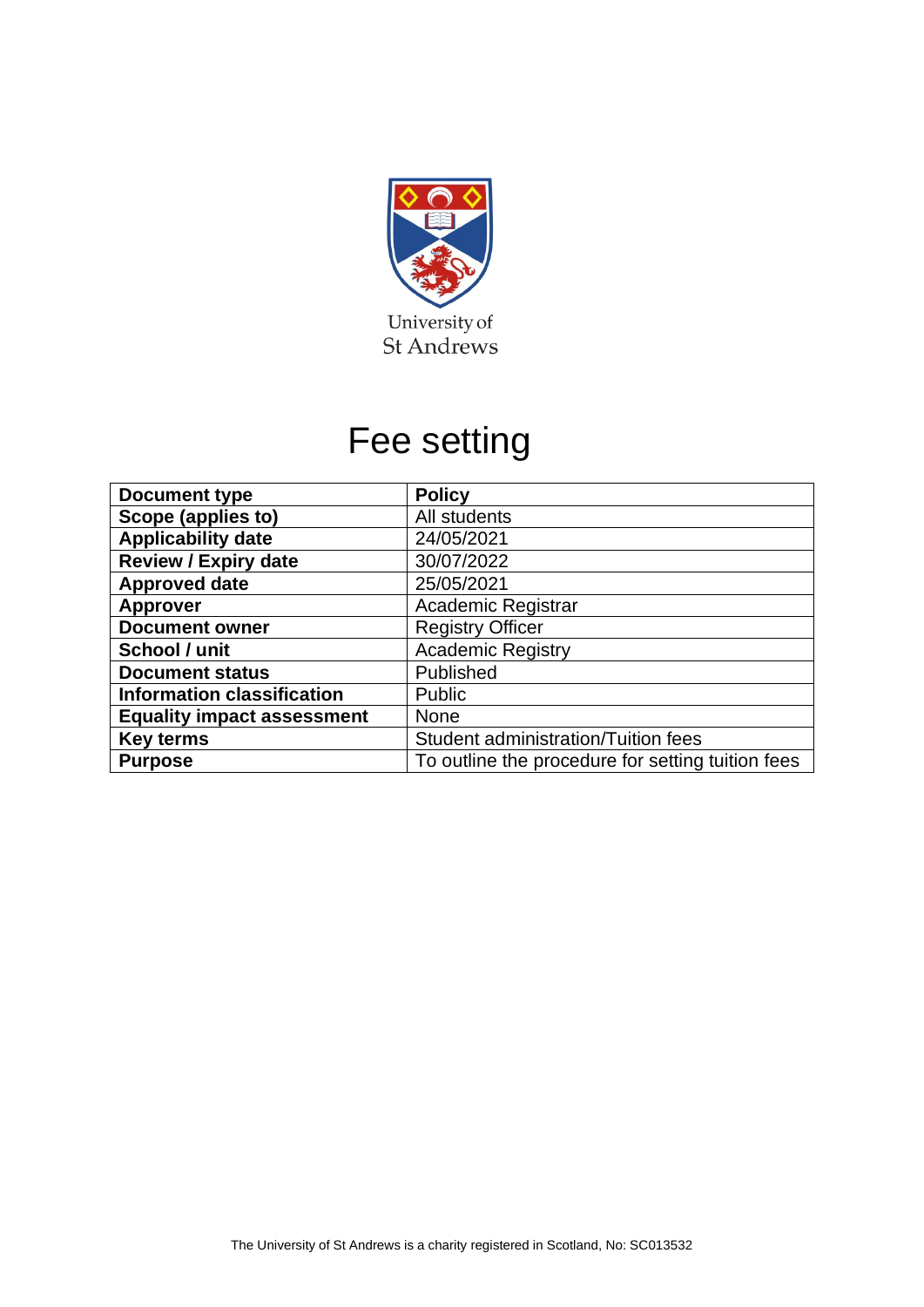## **Introduction**

The University is committed to providing clear and timely information about tuition fees to assist applicants and students in making informed decisions.

This protocol covers all cohorts of student (foundation, undergraduate and postgraduate) and all modes of attendance on degree programmes. The purpose of this protocol is to outline:

- The principles by which the University sets tuition fees and the framework it adopts for forthcoming academic years;
- The annual fee setting process and the University's approach to fee variation;
- The information that will be available to applicants and students.

## **Approach and guiding principles**

- 1. To enable students to plan for the cost of a university education, the University provides applicants with information on tuition fees and other known mandatory charges for the full duration of a degree programme before an offer is made, where the University is responsible for setting fees.
- 2. The University reviews its fees and charges annually and communicates this information to all students. The University's fee setting process leads to the publication of a list of approved fees for all cohorts by the start of September for the following academic year. Current tuition fees can be found at <https://www.st-andrews.ac.uk/students/money/fees/feestable/>
- 3. Tuition fees for some cohorts of student are regulated by external bodies to the University; in such cases the University follows guidelines published by these external bodies<sup>1</sup>.
- 4. In addition to information on the web, the University provides and publishes information on tuition fee rates and policies at the point of offer. Specifically, the University will provide:
	- Information about approved tuition fees for the full duration of your degree programme where this is known;
	- Information on fee status assessment procedures: <https://www.st-andrews.ac.uk/study/policy/fee-status/>

 $<sup>1</sup>$  Undergraduate tuition fees for Scottish and EU domiciled students are set by the Scottish Government. Undergraduate</sup> tuition fees for student from the Rest of the UK are in line with the tuition fee cap set by the Westminster Government. Undergraduate tuition fees for students from the Isle of Man and Channel Islands are currently aligned to fees for students from the Rest of the UK. Research Postgraduate fees for Home students are set by Research Councils.